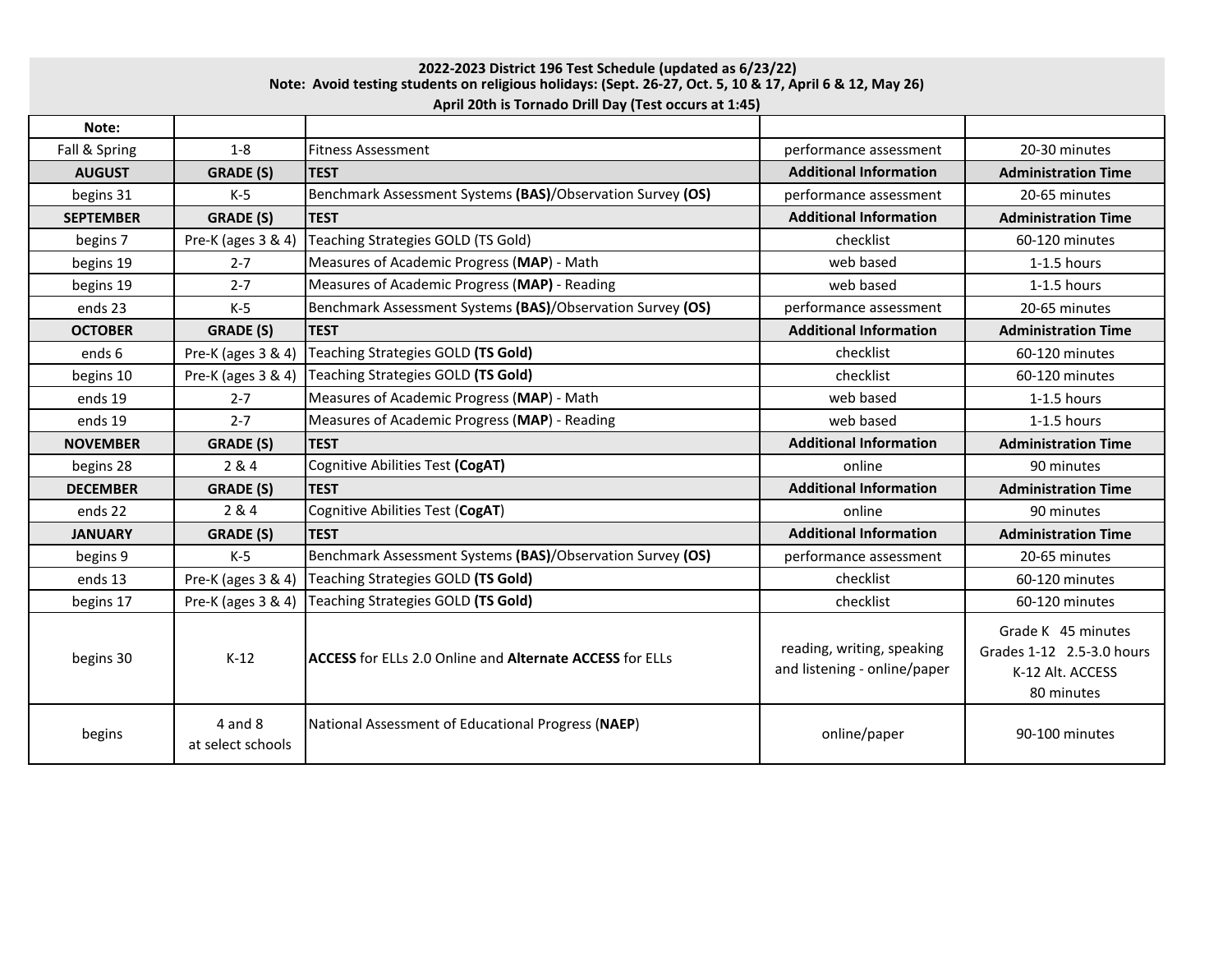| <b>FEBRUARY</b> | <b>GRADE (S)</b>                        | <b>TEST</b>                                                            | <b>Additional Information</b>                              | <b>Administration Time</b>                                                                                                                                                                                                                        |
|-----------------|-----------------------------------------|------------------------------------------------------------------------|------------------------------------------------------------|---------------------------------------------------------------------------------------------------------------------------------------------------------------------------------------------------------------------------------------------------|
| ends 3          | $K-5$                                   | Benchmark Assessment Systems (BAS)/Observation Survey (OS)             | performance assessment                                     | 20-65 minutes                                                                                                                                                                                                                                     |
| $13 - 17$       | 6                                       | Algebra Prognosis Assessment                                           | online                                                     | 40 minutes                                                                                                                                                                                                                                        |
| begins 14       | $K-12$                                  | Alternate ACCESS for ELLs Field Test                                   | paper                                                      | 30 minutes                                                                                                                                                                                                                                        |
| <b>MARCH</b>    | <b>GRADE (S)</b>                        | <b>TEST</b>                                                            | <b>Additional Information</b>                              | <b>Administration Time</b>                                                                                                                                                                                                                        |
| begins 6        | 3-8 and 10<br>3-8 and 11<br>5, 8 and HS | Minnesota Test of Academic Skills (MTAS)<br>Reading<br>Math<br>Science | performance assessment                                     | 45-90 minutes<br>30-60 minutes<br>30-60 minutes                                                                                                                                                                                                   |
| begins 6        | 3-8 and 10<br>3-8 and 11<br>5, 8 and HS | Minnesota Comprehensive Assessment (MCA)<br>Reading<br>Math<br>Science | online                                                     | Reading -<br>Grades 3-5 2.5-3.5 hours<br>Grades 6-8 2.5-3.5 hours<br>Grade 10 2-3 hours<br>Math<br>Grades 3-6 1.5-2 hours<br>Grades 7-8 2-2.5 hours<br>Grade 11 1.5-2.5 hours<br>Science<br>Grades 5 & 8 1.5-2.0 hours<br>High School 2-2.5 hours |
| ends 24         | $K-12$                                  | <b>ACCESS</b> for ELLs 2.0 Online and Alternate ACCESS for ELLs        | reading, writing, speaking<br>and listening - online/paper | Grade K 45 minutes<br>Grades 1-12 2.5-3.0 hours<br>K-12 Alt. ACCESS<br>80 minutes                                                                                                                                                                 |